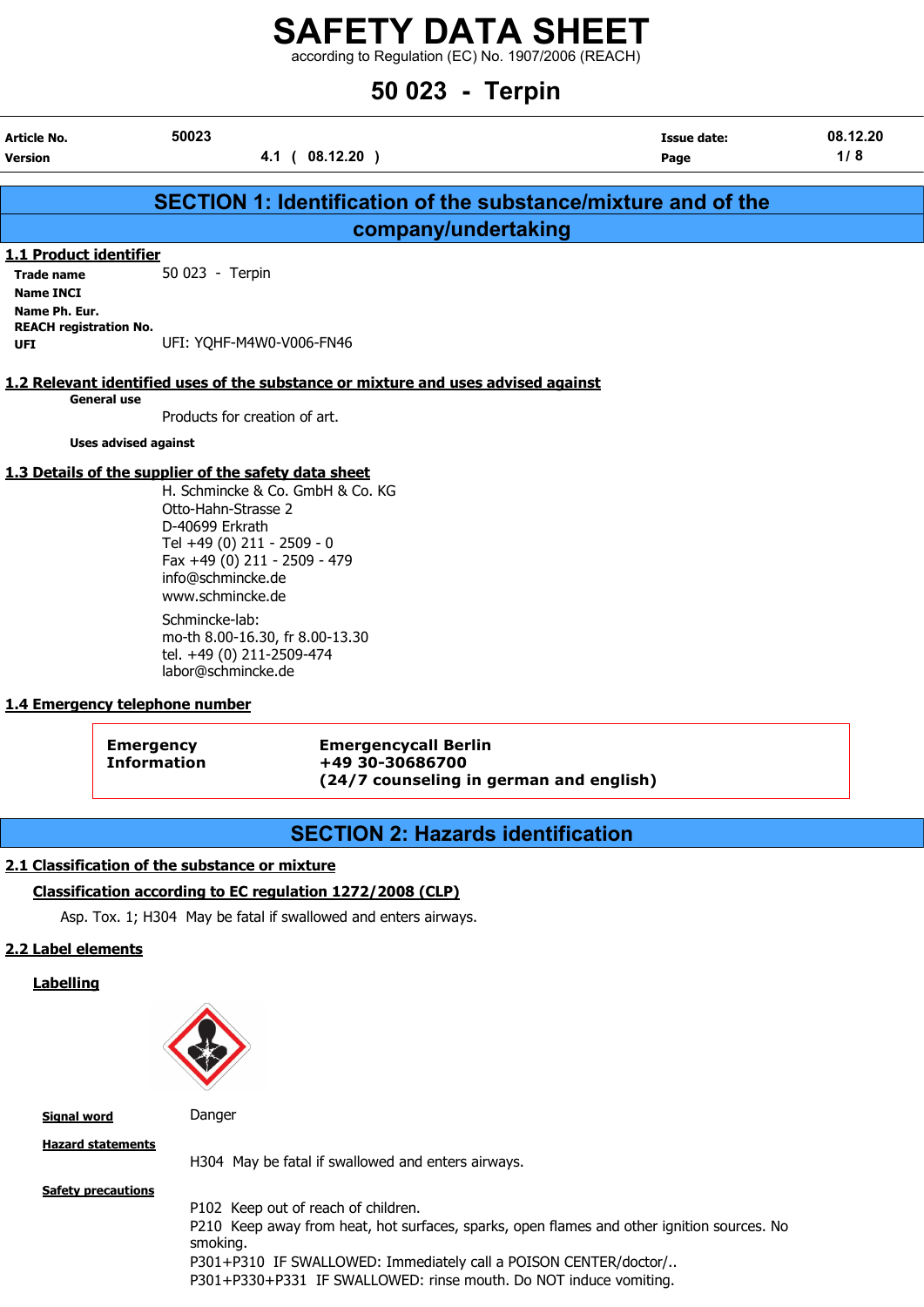according to Regulation (EC) No. 1907/2006 (REACH)

## 50 023 - Terpin

| Article No.    | 50023 |                 | <b>Issue date:</b> | 08.12.20 |
|----------------|-------|-----------------|--------------------|----------|
| <b>Version</b> |       | 08.12.20<br>4.1 | Page               | 2/8      |

P303+P361+P353 IF ON SKIN (or hair): Take off immediately all contaminated clothing. Rinse skin with water/or shower.

#### Hazard components for labelling

Text for labelling (CLP)

Repeated exposure may cause skin dryness or cracking. (EUH066)

## 2.3 Other hazards

## SECTION 3: Composition / information on ingredients

#### 3.1 Substances

### Chemical characterisation

white spirit

CAS-Number EINECS / ELINCS / NLP EU index number Customs tariff number REACH registration No. RTECS-no. Hazchem-Code CI-Number

## 3.2 Mixtures

### Substance 1

naphta (petroleum), hydrotreated heavy: > 95 % CAS: 64742-48-9 REACH: 01-2119457273-39-xxxx Asp. Tox. 1; H304 / -; EUH066

#### Additional information

## SECTION 4: First aid measures

#### 4.1 Description of first aid measures

#### General information

If you feel unwell, seek medical advice (show the label where possible).

### In case of inhalation

Provide fresh air. Seek medical attention if problems persist.

#### In case of skin contact

Remove residues with soap and water. In case of skin irritation, consult a physician.

#### After eye contact

If product gets into the eye, keep eyelid open and rinse immediately with large quantities of water, for at least 10 - 15 minutes. Seek medical attention if irritation persists.

#### After swallowing

Rinse mouth with water. Seek medical treatment in case of troubles.

## 4.2 Most important symptoms and effects, both acute and delayed

## 4.3 Indication of any immediate medical attention and special treatment needed

Caution if victim vomits: Risk of aspiration!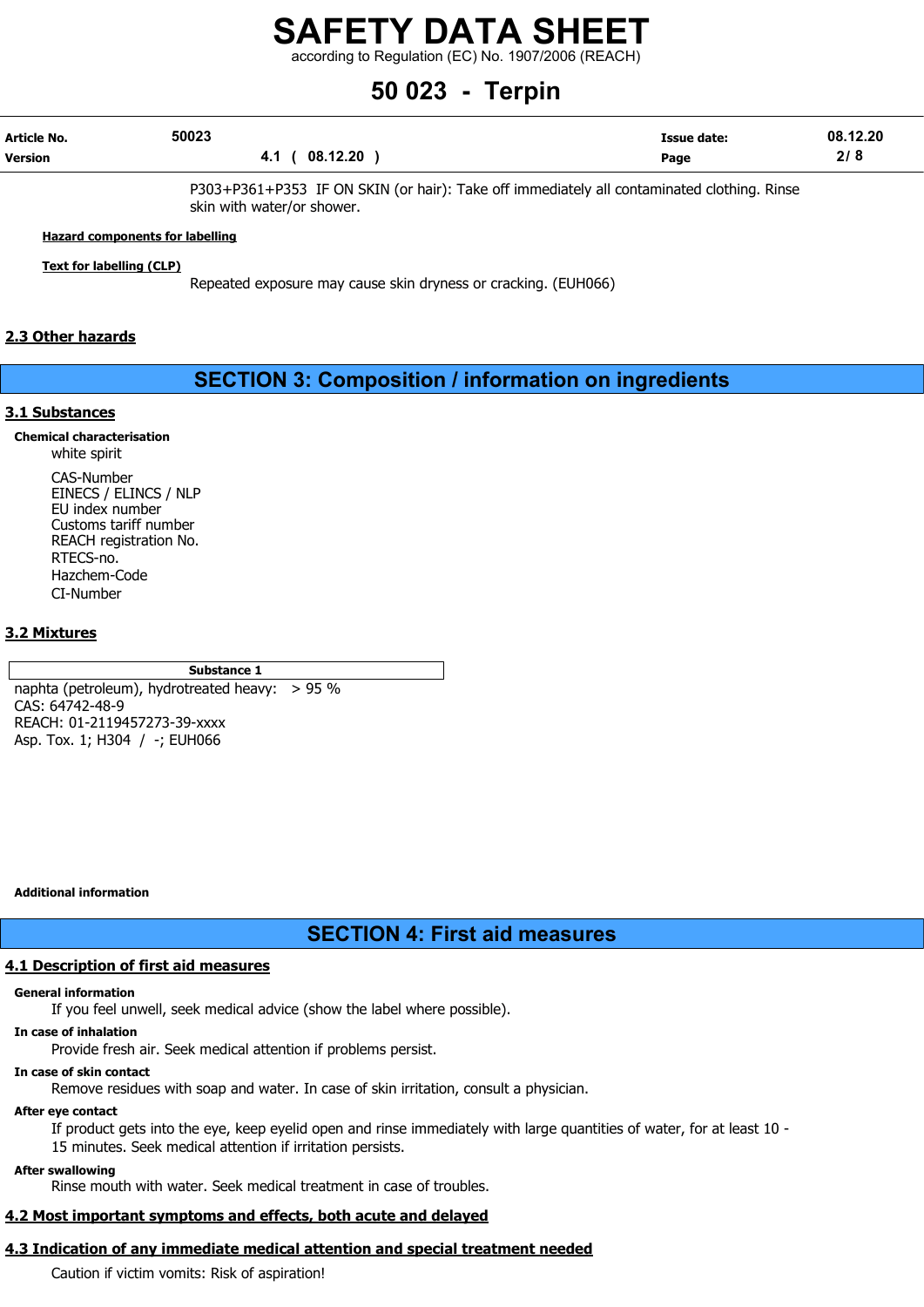according to Regulation (EC) No. 1907/2006 (REACH)

## 50 023 - Terpin

| Article No. | 50023          | <b>Issue date:</b> | 08.12.20 |
|-------------|----------------|--------------------|----------|
| Version     | 4.1 ( 08.12.20 | Page               | 3/8      |

## SECTION 5: Firefighting measures

## 5.1 Extinguishing media

### Suitable extinguishing media

Co-ordinate fire-fighting measures to the fire surroundings.

#### Extinguishing media which must not be used for safety reasons

strong water jet

## 5.2 Special hazards arising from the substance or mixture

In case of fire may be liberated: Carbon monoxide and carbon dioxide

### 5.3 Advice for firefighters

Special protective equipment for firefighters

Use appropriate respiratory protection.

#### Additional information

## SECTION 6: Accidental release measures

## 6.1 Personal precautions, protective equipment and emergency procedures

Avoid contact with skin, eyes, and clothing.

### 6.2 environmental precautions

Discharge into the environment must be avoided.

## 6.3 Methods and material for containment and cleaning up

## Methods for cleaning up

Collect spilled material using paper towels and dispose.

### Additional information

## 6.4 Reference to other sections

Dispose of waste according to applicable legislation.

SECTION 7: Handling and storage

## 7.1 Precautions for safe handling

#### Advices on safe handling

Handle in accordance with good industrial hygiene and safety practice.

#### Precautions against fire and explosion

No special measures are required.

## 7.2 Conditions for safe storage, including any incompatibilities

## Requirements for storerooms and containers

Hints on joint storage

Storage class Further details

Protect from frost and exposure to sun.

## 7.3 Specific end use(s)

## SECTION 8: Exposure controls/personal protection

## 8.1 Control parameters

64742-48-9 naphta (petroleum), hydrotreated heavy

| . . | the company's state of the company's<br>חת<br>IJЬ | $T_{\rm eff}$<br>wa | 0.00 |  |  |
|-----|---------------------------------------------------|---------------------|------|--|--|
|-----|---------------------------------------------------|---------------------|------|--|--|

## 8.2 Exposure controls

## Occupational exposure controls

Respiratory protection

With correct and proper use, and under normal conditions, breathing protection is not required.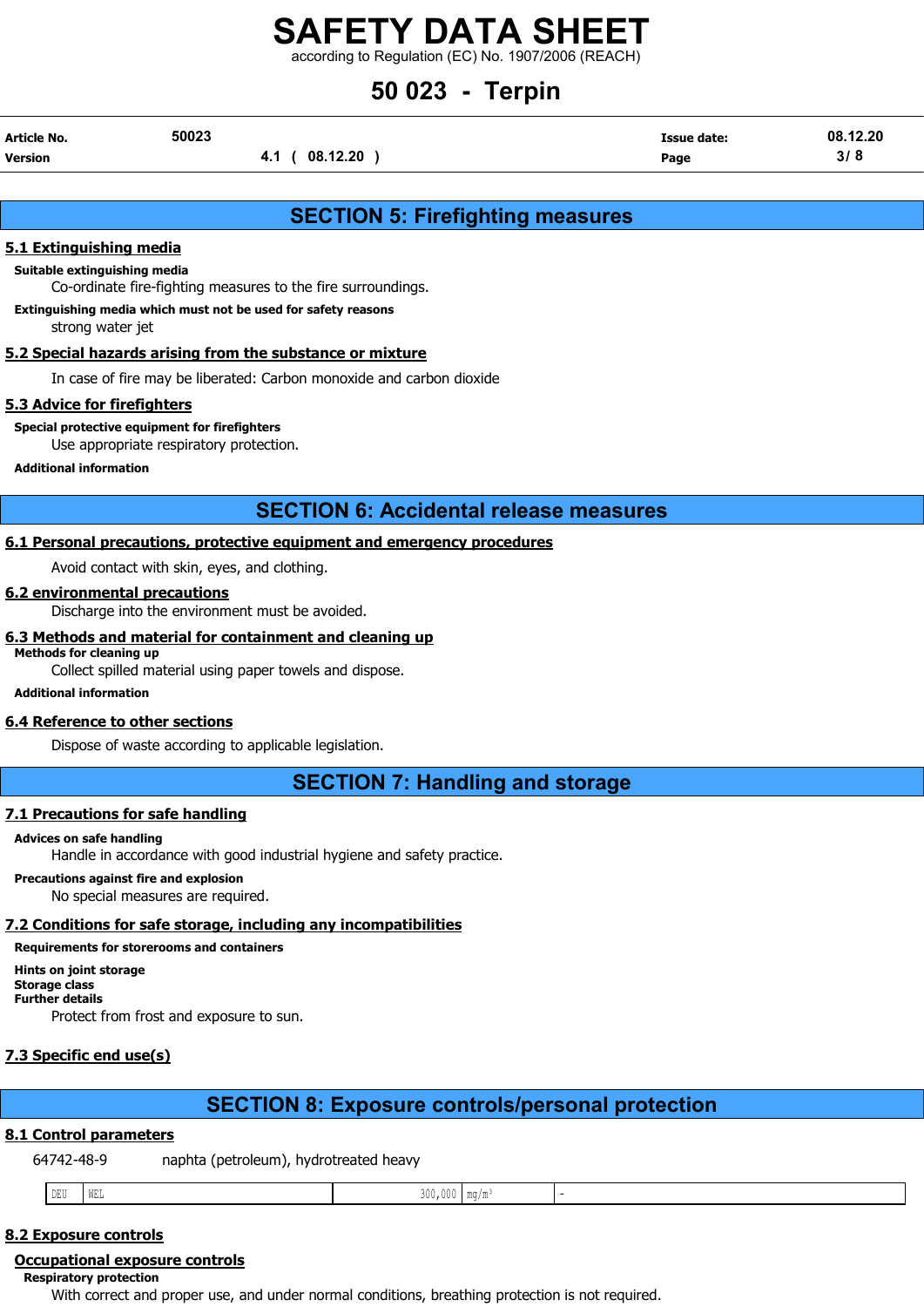according to Regulation (EC) No. 1907/2006 (REACH)

## 50 023 - Terpin

| Article No.    | 50023             | <b>Issue date:</b> | 08.12.20 |
|----------------|-------------------|--------------------|----------|
| <b>Version</b> | (08.12.20)<br>4.1 | Page               | 4/8      |

Respiratory protection must be worn whenever the WEL levels have been exceeded. Combination filtering device (EN 14387) Use filter type A (= against vapours of organic substances)

#### Hand protection

Qualified materials: Nitrile rubber

Layer thickness: > 0,35 mm

Breakthrough time: > 480 min

Ultranitril 492 - MAPA GmbH, Industriestraße 21- 25, D-27404 Zeven, Internet: www.mapa-pro.de

All information was derived in accordance with EU directive 89/686/EWG and the resultant EN 374 in cooperation with MAPA GmbH. This recommendation applies exclusively to the product and use named in Section 1. In the event of commingling or deviating conditions, contact the suppliers of CE-approved gloves. This information is abased on our current state of knowledge and describes the security standards applicable to our product for the purpose provided.

### Eye protection

Goggles

Body protection

Wear suitable protective clothing. Wash contaminated clothing prior to re-use.

General protection and hygiene measures<br>Handle in accordance with good industrial hygiene and safety practice. Wash hands thoroughly after handling.

## SECTION 9: Physical and chemical properties

## 9.1 information on basic physical and chemical properties

| Form   |  |
|--------|--|
| Colour |  |
| Odour  |  |

liquid colourless, clear weak

|                                        | min                         | max                         |       |
|----------------------------------------|-----------------------------|-----------------------------|-------|
| Initial boiling point and              | 160 °C                      | 240 °C                      |       |
| boiling range                          |                             |                             |       |
| <b>Melting point/freezing point</b>    |                             |                             |       |
| Flash point/flash point range          | > 61 °C                     | > 61 °C                     |       |
| <b>Flammability</b>                    |                             |                             |       |
| <b>Ignition temperature</b>            |                             |                             |       |
| <b>Auto-ignition temperature</b>       |                             |                             |       |
| <b>Explosion limits</b>                |                             |                             |       |
| <b>Refraction index</b>                |                             |                             |       |
| <b>PH</b>                              |                             |                             |       |
| <b>Viscosity</b>                       |                             |                             |       |
| <b>Viscosity</b>                       | $1,3 \text{ mm}^2/\text{s}$ | $2,5 \text{ mm}^2/\text{s}$ | 20 °C |
| Vapour pressure                        |                             |                             |       |
| <b>Density</b>                         |                             | $0,79$ g/ml                 | 20 °C |
| Partition coefficient: n-octanol/water |                             |                             |       |
|                                        |                             |                             |       |

Danger of explosion

## 9.2 Other information

## SECTION 10: Stability and reactivity

## 10.1 Reactivity

Product is stable under normal storage conditions.

## 10.2 Chemical stability

## 10.3 Possibility of hazardous reactions

## 10.4 Conditions to avoid

Protect from frost and exposure to sun.

## 10.5 Incompatible materials

strong oxidizing agents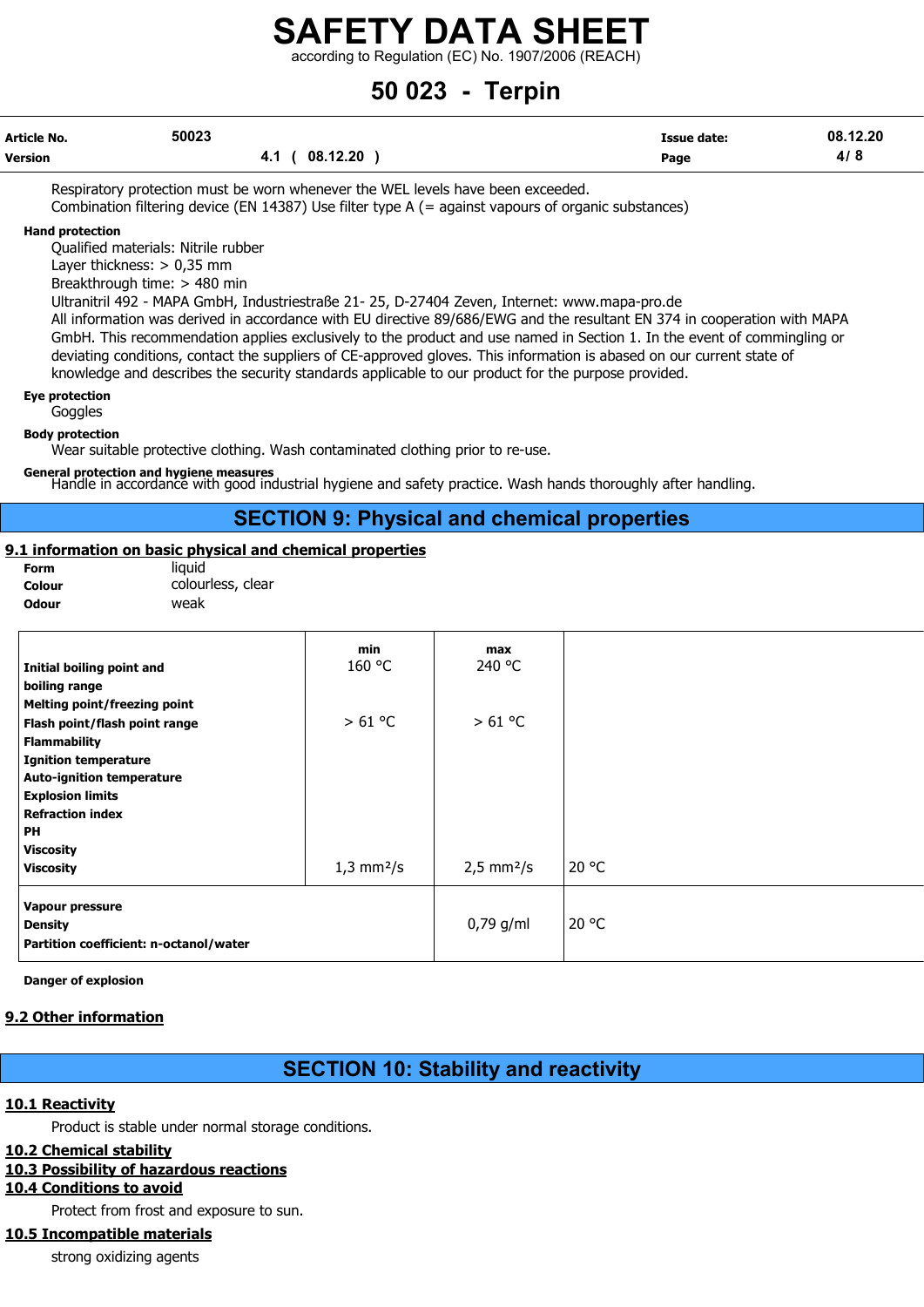according to Regulation (EC) No. 1907/2006 (REACH)

## 50 023 - Terpin

| Article No. | 50023 |                | <b>Issue date:</b> | 08.12.20 |
|-------------|-------|----------------|--------------------|----------|
| Version     |       | 4.1 ( 08.12.20 | Page               | 5/8      |

## 10.6 Hazardous decomposition products

Hazardous vapours may form during fires.

## SECTION 11: Toxicological information

## 11.1 Information on toxicological effects

Toxicological tests

64742-48-9 naphta (petroleum), hydrotreated heavy

| oral   | LD50 | <b>INA 6</b> | 2000,00000 | mg/kg |  |
|--------|------|--------------|------------|-------|--|
| dermal | LD50 | .<br>Rabbıt  | 2000,00000 | mg/kg |  |

Acute toxicity

No data available

In case of inhalation

No data available

After swallowing

No data available

In case of skin contact

No data available

After eye contact

No data available

## Practical experience

## General remarks

## SECTION 12: Ecological information

## 12.1 Toxicity

#### Ecotoxicological effects

64742-48-9 naphta (petroleum), hydrotreated heavy

| $-0.50$<br>カワクカ         | IlSN                   | 1000,00000 | MA AL             |  |
|-------------------------|------------------------|------------|-------------------|--|
| $P \cap E \cap$<br>LUJU | $\sim$ $\sim$<br>Alyde | 1000,00000 | <b>MA OH</b><br>- |  |

Aquatic toxicity

No data available Water Hazard Class non hazardous to water WGK catalog number General information

## 12.2 Persistence and degradability

Further details Product is partially biodegradable. Oxygen demand

## 12.3 Bioaccumulative potential

Bioconcentration factor (BCF) Partition coefficient: n-octanol/water

## 12.4 Mobility in soil

No data available

## 12.5 Results of PBT and vPvB assessment

No data available

## 12.6 Other adverse effects

General information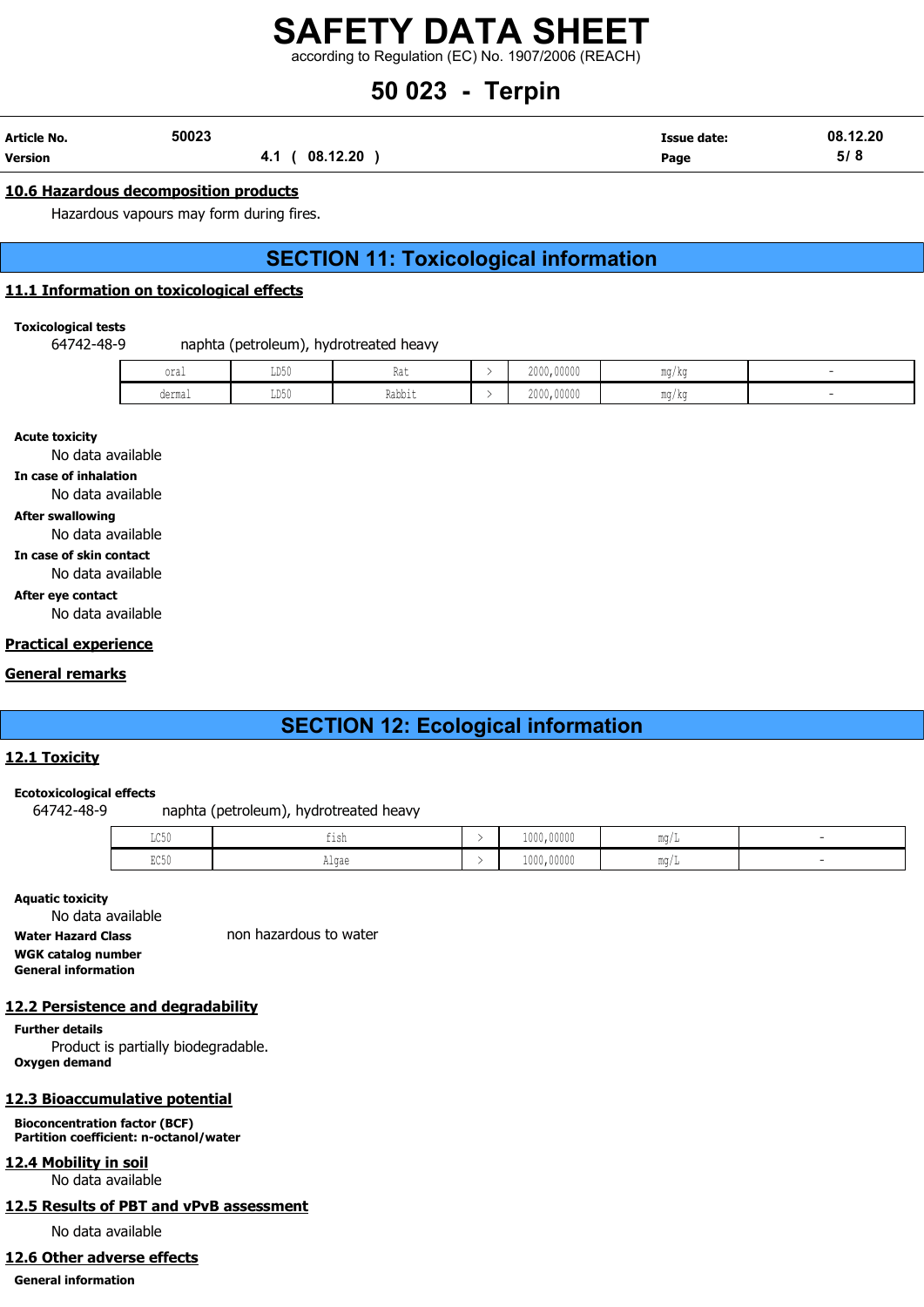according to Regulation (EC) No. 1907/2006 (REACH)

## 50 023 - Terpin

| Article No. | 50023 |                 | <b>Issue date:</b> | 08.12.20 |
|-------------|-------|-----------------|--------------------|----------|
| Version     |       | 08.12.20<br>4.1 | Page               | 6/8      |

## SECTION 13: Disposal considerations

## 13.1 Waste treatment methods

## Product

Waste key number

080111 080111\* waste paint and varnish containing organic solvents or other dangerous substances Recommendation

### Contaminated packaging

## Waste key number

Recommendation

Non-contaminated packages may be recycled. Handle contaminated packages in the same way as the substance itself.

## Additional information

SECTION 14: Transport information

## 14.1 UN number

### 14.2 UN proper shipping name

ADR, ADN No dangerous good in sense of these transport regulations. IMDG, IATA

### 14.3 Transport hazard class(es)

ADR, ADN IMDG IATA

#### 14.4 Packing group

## 14.5 Environmental hazards

Marine Pollutant - IMDG Marine Pollutant - ADN

## 14.6 Special precautions for user

## Land transport (ADR/RID)

Code: ADR/RID Kemmler-number Hazard label ADR Limited quantities Contaminated packaging: Instructions Contaminated packaging: Special provisions Special provisions for packing together Portable tanks: Instructions Portable tanks: Special provisions Tank coding Tunnel restriction Remarks EQ Special provisions

## Sea transport (IMDG)

EmS Special provisions Limited quantities Contaminated packaging: Instructions Contaminated packaging: Special provisions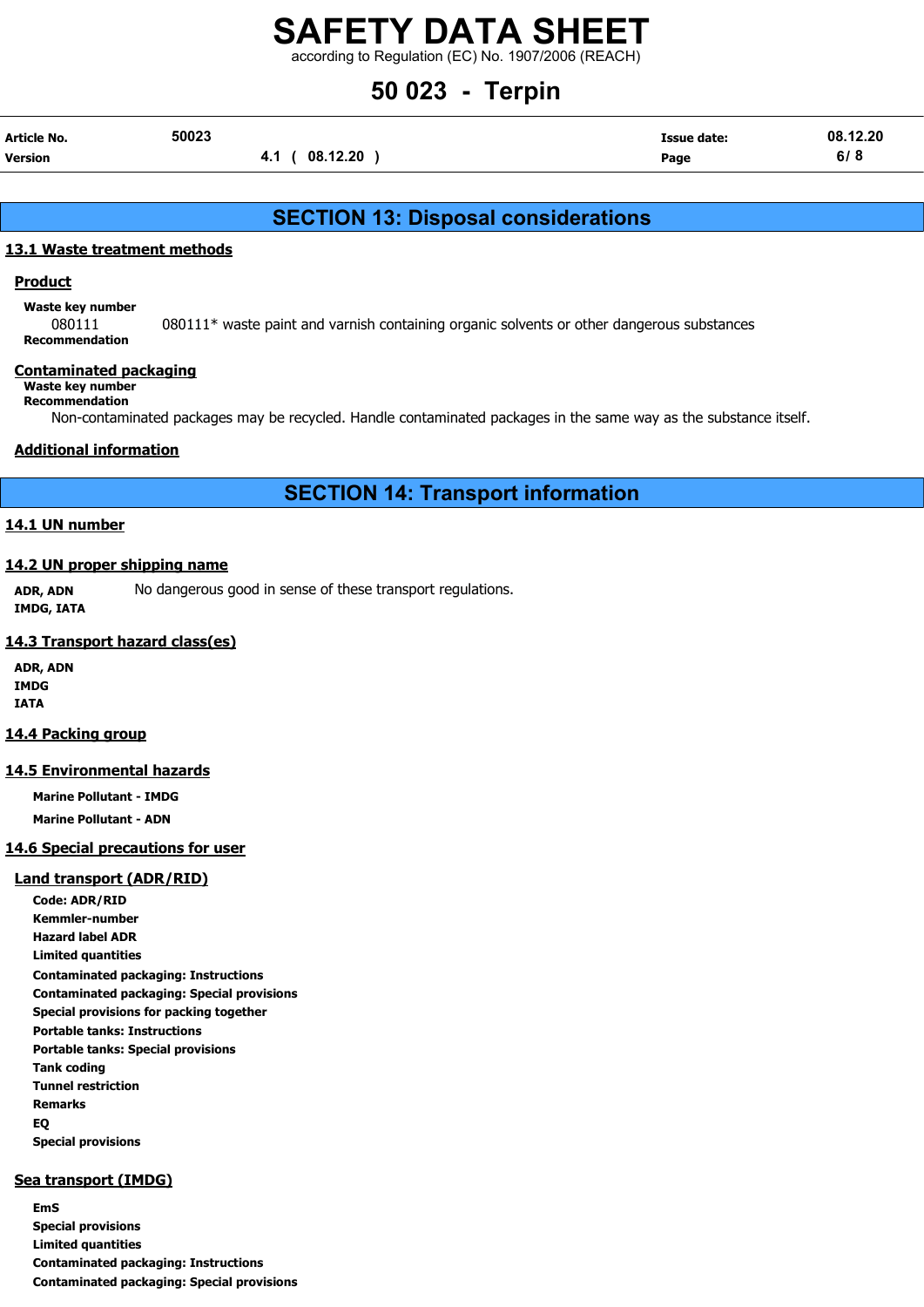according to Regulation (EC) No. 1907/2006 (REACH)

# 50 023 - Terpin

| Article No. | 50023 |                | <b>Issue date:</b> | 08.12.20 |
|-------------|-------|----------------|--------------------|----------|
| Version     |       | 4.1 ( 08.12.20 | Page               | 7/8      |

IBC: Instructions IBC: Provisions Tank instructions IMO Tank instructions UN Tank instructions Special provisions Stowage and segregation Properties and observations Remarks EQ

## Air transport (IATA-DGR)

Hazard Passenger Passenger LQ Cargo ERG Remarks EQ Special Provisioning

## 14.7 Transport in bulk according to Annex II of MARPOL 73/78 and the IBC Code

No data available

## SECTION 15: Regulatory information

## 15.1 Safety, health and environmental regulations/legislation specific for the substance or mixture

#### National regulations

#### **Europe**

Contents of VOC [%] Contents of VOC  $[q/L]$ Further regulations, limitations and legal requirements

#### **Germany**

Storage class Water Hazard Class non hazardous to water WGK catalog number Incident regulation Information on working limitations Further regulations, limitations and legal requirements

### **Denmark**

Further regulations, limitations and legal requirements

#### **Hungary**

Further regulations, limitations and legal requirements

## Great Britain

Further regulations, limitations and legal requirements

## **Switzerland**

Contents of VOC [%]  $\sim$  100 % Further regulations, limitations and legal requirements